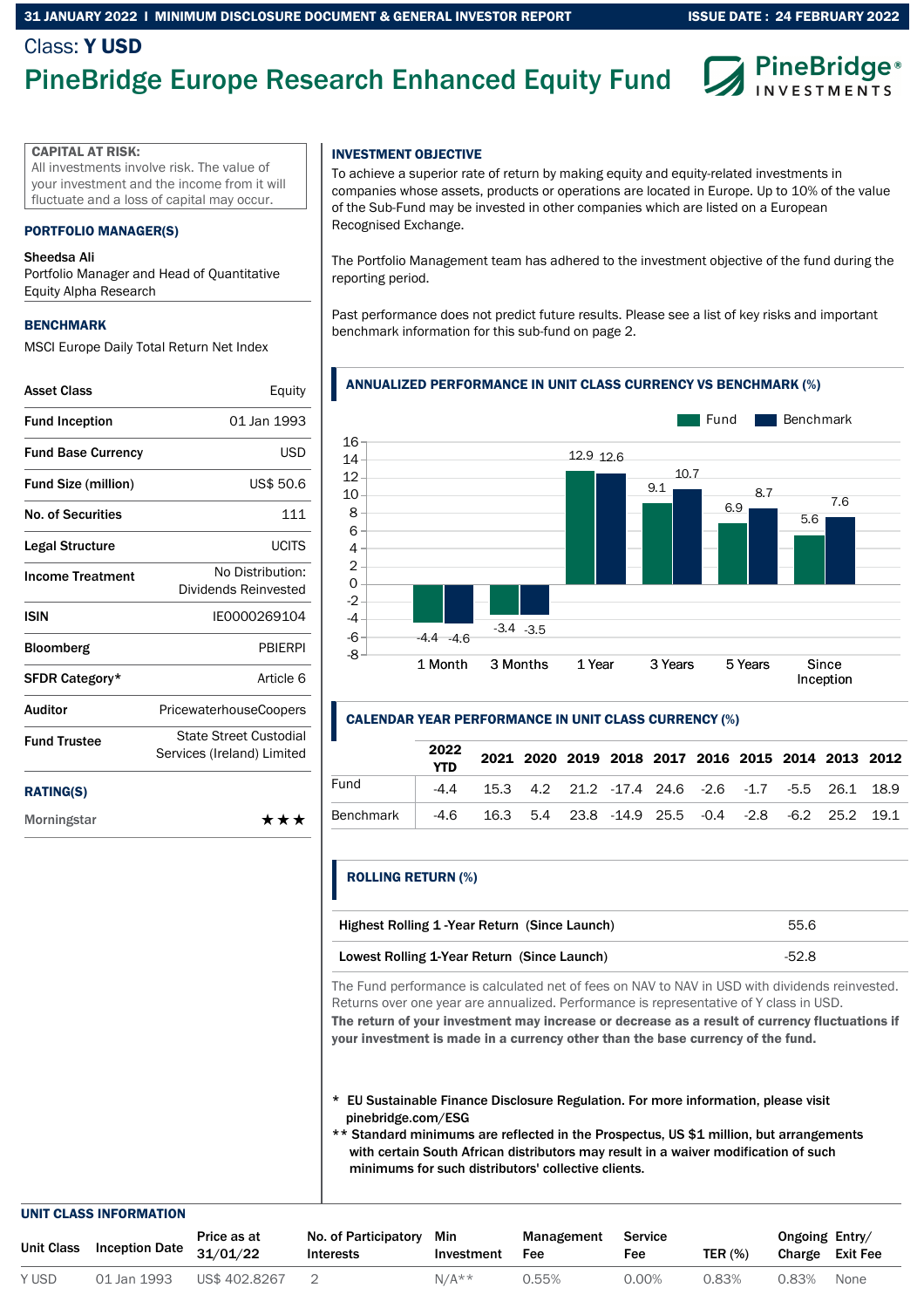#### 31 JANUARY 2022 l MINIMUM DISCLOSURE DOCUMENT & GENERAL INVESTOR REPORT

## Class: Y USD

## PineBridge Europe Research Enhanced Equity Fund

#### SECTOR BREAKDOWN (%)

|                               | <b>FUND</b> | <b>BENCHMARK</b> |
|-------------------------------|-------------|------------------|
| <b>Financials</b>             | 18.1        | 17.1             |
| <b>Health Care</b>            | 16.1        | 14.4             |
| Industrials                   | 15.5        | 14.7             |
| <b>Consumer Staples</b>       | 13.0        | 12.7             |
| <b>Consumer Discretionary</b> | 10.1        | 11.4             |
| Information Technology        | 7.9         | 7.7              |
| <b>Materials</b>              | 6.2         | 7.5              |
| <b>Communication Services</b> | 5.7         | 3.7              |
| Other                         | 7.4         | 10.8             |
| Cash                          | 0.O         | 0.0              |

#### PORTFOLIO CHARACTERISTICS

| Wtd Avg Mkt Cap US\$ million | 79,147.2 |
|------------------------------|----------|
| P/E Ratio                    | 14.2     |
| P/B Ratio                    | 1.9      |
| <b>ROE</b> (%)               | 16.9     |
| Debt to Equity Ratio         | 1.00     |

#### FUND ANALYSIS

|                        | <b>3 YEARS</b> |
|------------------------|----------------|
| Information Ratio      | $-0.7$         |
| Sharpe Ratio           | 0.4            |
| Alpha $(%)$            | $-1.7$         |
| Tracking Error (%)     | 2.2            |
| Standard Deviation (%) | 19.9           |
| Beta                   | 1.0            |
| R Squared (%)          | 98.9           |

|                        | <b>3 YEARS</b> |
|------------------------|----------------|
| Information Ratio      | $-0.7$         |
| <b>Sharpe Ratio</b>    | 0.4            |
| Alpha $(%)$            | $-1.7$         |
| Tracking Error (%)     | 2.2            |
| Standard Deviation (%) | 19.9           |
| Beta                   | 1.0            |
| R Squared (%)          | 98.9           |

#### GEOGRAPHICAL BREAKDOWN (%)

|                | <b>FUND</b> | <b>BENCHMARK</b> |
|----------------|-------------|------------------|
| United Kingdom | 20.5        | 22.9             |
| Germany        | 18.6        | 13.6             |
| Switzerland    | 18.4        | 15.8             |
| France         | 13.9        | 18.1             |
| Netherlands    | 6.3         | 6.9              |
| Sweden         | 6.1         | 5.3              |
| Italy          | 4.6         | 3.3              |
| Denmark        | 3.2         | 3.9              |
| Other          | 8.4         | 10.2             |
| Cash           | 0.0         | 0.0              |

#### TOP TEN HOLDINGS (%)

|                                    | <b>FUND</b> |
|------------------------------------|-------------|
| Roche Holding AG                   | 4.5         |
| Novartis AG                        | 2.7         |
| Nestle S.A.                        | 2.3         |
| iShares Core MSCI Europe UCITS ETF | 2.0         |
| Siemens AG                         | 2.0         |
| Allianz SE                         | 1.9         |
| Shell Plc                          | 1.9         |
| British American Tobacco p.l.c.    | 1.8         |
| <b>BNP Paribas S.A.</b>            | 1.7         |
| <b>BASF SE</b>                     | 1.6         |

#### ASSET ALLOCATION (%)

|        | <b>FUND</b> |
|--------|-------------|
| Equity | 100.0       |
| Cash   | 0.0         |
| TOTAL  | 100.0       |

There have been no material or significant changes in the composition of the fund in the reporting period.

#### **KEY RISKS**

Potential Investors should consider the following key risks before investing in the Sub-Fund:

Equity Investing Risk: The value of shares and securities related to shares may fall due to issuer related issues, financial market dynamics and world events including economic and political changes. Concentration Risk: The Sub-Fund may invest in a limited number of securities compared to more diversified Sub-Funds or it may focus its investments and hold relatively large positions in, among other things, particular industries, countries, sectors, currencies or issuers. This may increase the volatility of the value of the Sub-Fund or for the Sub-Fund to bear losses and may also limit the liquidity of certain securities within the Sub-Fund. Derivative Risk: A Sub-Fund may use derivative instruments for both efficient portfolio management and for investment purposes. Derivative transactions may be subject to significant volatility which may result in a loss greater than the principal amount invested. Counterparty Risk: A Sub-Fund may have credit exposure (by virtue of position in swaps, repurchase agreements, FDI etc.) to its trading parties and may bear the risk of default of the counterparties. Operational Risk: A Sub-Fund may risk loss resulting from process failures, inadequate procedures or controls. Currency Risk - Base Currency: Securities may be denominated in currencies different from the Sub-Fund's Base Currency and there is a risk that changes in exchange rates and exchange control regulations may cause the value of the assets expressed in the Base Currency to rise or fall. Risk-Constrained Strategy Risk: The Sub-Fund may use a risk management approach, which involves the holdings and the potential risk of the Sub-Fund to be close to those of its benchmark and the returns to closely follow its benchmark too. Quantitative Model Risk: The Sub-Fund may use a financial model to enhance returns and/or manage risk. There is no guarantee the model will behave in the way it is expected to, nor that it will not lead to an error that is difficult to detect and correct, for lengthy periods of time. These factors may lead to adverse outcomes for the investors.

The risk factors described above should not be considered an exhaustive list of risks, which potential investors should consider before investing in the Sub-Fund. For more details on the fund's potential risks please read the Prospectus and Key Investor Information Document at pinebridge.com/funds

ISSUE DATE : 24 FEBRUARY 2022

**PineBridge**® NVESTMENTS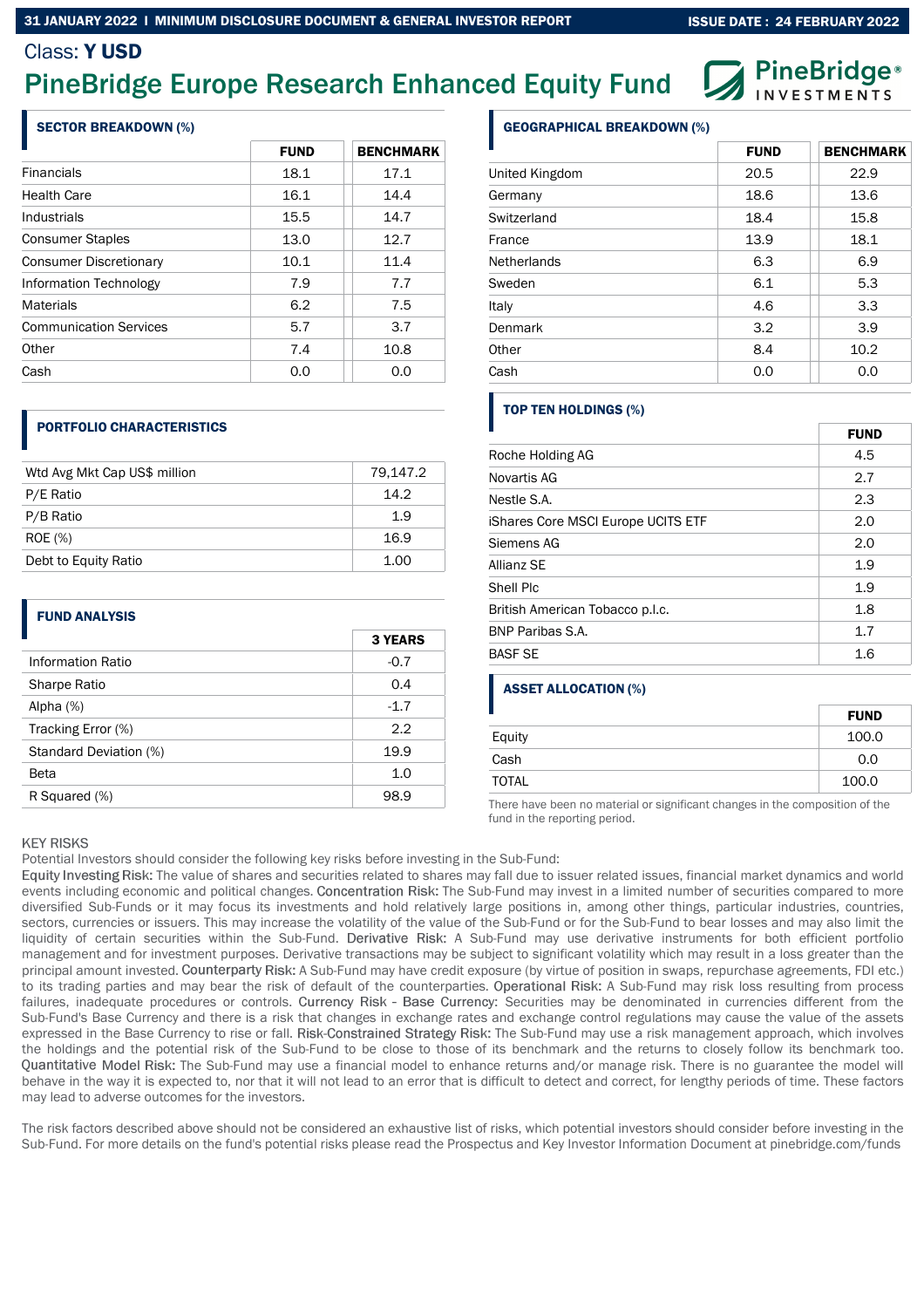## Class: Y USD PineBridge Europe Research Enhanced Equity Fund



Senior Vice President, Head of Client Services, EMEA

**Direct:**  $+44(0)$  20 7398 6096 Cell: Email: alexander.klotzsch@pinebridge.com + 44 (0) 75 1508 2537

Alexander Klotzsch **PineBridge Investments Europe Limited PineBridge Investments Europe Limited** 6th Floor Exchequer Court, 33 St Mary Axe, London EC3A 8AA

#### RISK AND REWARD PROFILE



This indicator is based on historical data and may not be a reliable indication of the future risk profile of the Sub-Fund. The risk and reward category shown is not guaranteed to remain unchanged and may shift over time. The lowest category does not mean investment is 'risk free'. This indicator is not a measure of the risk that you may lose the amount you have invested.

PineBridge Europe Research Enhanced Equity Fund is SA Offshore European Equity General, other categories for MDD are as follows PineBridge Global Focus Equity Fund is SA Offshore Global Equity General, PineBridge US LC Research Enhanced Fund is SA Offshore US Equity General, PineBridge Asia ex Japan SC Equity Fund is SA Offshore Far East Equity General, PineBridge Global Dynamic Asset Allocation Fund is SA Offshore Global Multi-Asset General.

#### WHY IS THIS SUB-FUND IN THIS CATEGORY?

The Sub-Fund is in category 5 because variations in the price of its units are typically medium. The Sub-Fund invests in assets that typically carry medium risk and offer medium rewards compared with other categories of assets.

#### **CHARGES**

The charges you pay are used to pay the cost of running the Sub-Fund, including the costs of distributing it. These charges reduce the potential growth of your investment.

One-off charges taken before or after you invest: Entry charge None Exit charge None

Charges taken from the unit class over a year: Ongoing charge 1.32%

Charges taken from the unit class under certain specific conditions: The Manager may at its discretion waive sales, switching and redemption charges or differentiate between investors as to the amount of such charge within the permitted limits.

A sales charge not exceeding 5% of the Net Asset Value per Unit may be charged for specific share classes in a Sub-Fund by the Manager or its delegate. A redemption charge and switching charge not exceeding 3% of the Net Asset Value per Unit may be charged for specific share classes in a Sub-Fund by the Manager or its delegate.

Ongoing Charge / Ongoing Charge Fee (OCF): Percentage of Fund assets (calculated on a 12-month basis to the date shown on the factsheet) used to pay for the management fee and all other operating expenses, including service fees (if any), incurred by the Fund. All Fund expenses are accrued in the Net Asset Value (NAV) of the Fund on a daily basis. The ongoing charges figure excludes portfolio transaction costs. The Fund's annual report for each financial year will include details on the exact charges BN 6.1 (e) made. Performance calculated for the portfolio, as well as the individual investor performance may differ as a result of initial fees, the actual investment date, the date of reinvestment and dividend withholding tax.

TER (Total Expense Ratio): Percentage of Fund assets (calculated as year-to-date annualized) used to pay for the management fee and all other operating expenses, including service fees (if any), incurred by the Fund. All Fund expenses are accrued in the NAVs of the Fund on a daily basis.

#### DEALING TERMS

Dealing deadline: Daily (Mon-Fri) 12pm Dublin Time Dealing Day (D) = NAV date. T = Dealing Date Settlement = T+5 Subs are T+3 and reds are T+5 settlement. Dealing Enquiries: PineBridge Investments Ireland Limited C/O State Street Fund Services (Ireland) Ltd. Registration Services – Transfer Agency Dept. 78 Sir John Rogerson's Quay, Dublin 2, Ireland Email: PineBridgeQueriesTA@statestreet.com

### **DEFINITIONS**

Information Ratio (IR) measures the funds returns above the benchmark returns relative to the risk (volatility) of the returns. It is a measure that identifies the consistency of the manager to outperform the benchmark.

The Sharpe Ratio is the most common measure for calculating riskadjusted return for a fund. The Sharpe ratio is the average return earned in excess of the risk-free rate per unit of risk (volatility). Alpha measures the fund outperformance relative to the return of the benchmark.

Tracking Error is a measure of how closely a funds returns follows the benchmark returns.

Standard Deviation is a basic measure of the fund risk (volatility). Beta measures the risk (volatility) of a fund compared to the market as a whole.

R-Squared is a measure that represents the percentage of a fund returns that can be explained by movements in the benchmark. A high R-squared (>85) indicates the fund's performance has been in line with the index. A low R-squared (<75) indicates the fund's performance has not been in line with the index.

No. of Securities is a measure of the number of instruments the fund invests in.

Weighted Average Market Capitalisation is a measure of the average market capitalisation of the company stock held in the portfolio. P/E Ratio is a ratio of a company's current share price compare (EPS). A high PE will be considered a growth stock while a low PE will be considered a value stock. The P/E is sometimes referred to as the "multiple", because it shows how much investors are willing to pay per unit of earnings.

P/Book is a ratio used to compare a stock's market value to its book value. It is calculated by dividing the current closing price of the stock by the latest quarter's book value per share.

Return on Equity (ROE %) measures a company's profitability by revealing how much profit a company generates with the money shareholders have invested. It is calculated as the amount of net income as a percentage of shareholders equity.

Debt to Equity measures the proportion of debt and equity the company is using to finance assets. It is a measure of a company's financial leverage and is calculated by dividing its total liabilities by shareholders equity.

Highest & Lowest Return is the highest and lowest return for any one year over the period since inception have been shown.

Net Asset Value (NAV) is the value of an entity/fund's assets minus the value of its liabilities.

Annualised performance: Annualised performance shows longer term performance rescaled to a 1 year period. Annualised performance is the average return per year over the period. Actual annual figures are available from the manager on request.